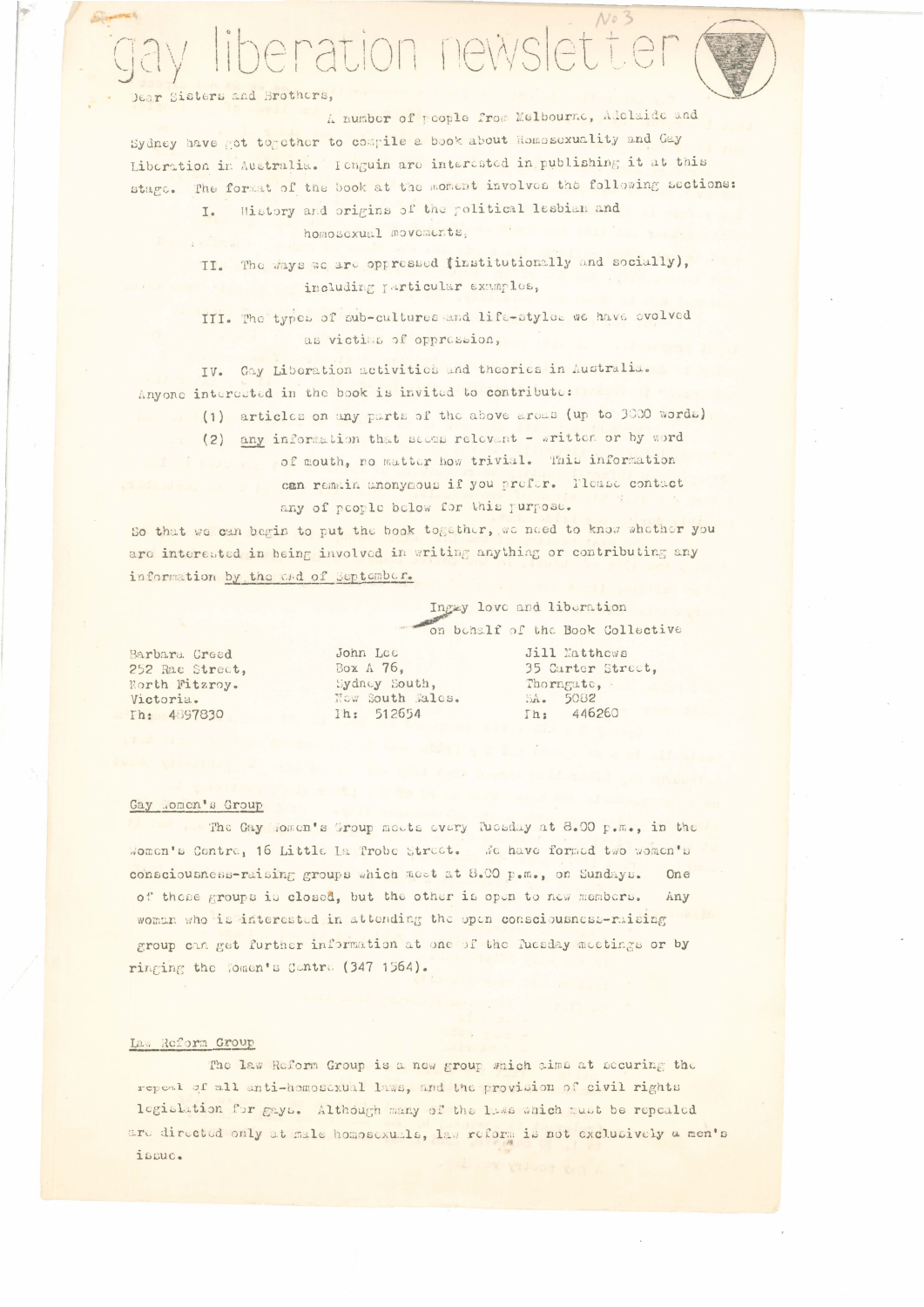Gay Liberation is not a reformist organization, and we do not expect that law reform by itself will make much difference to the lives of gay people. But law reform should not be acen in isolation from our other aims. There are three reasons for working for it. Firstly, if we can make life easier for even one or two sisters or brothers, that is sorth doing. Secondly. law reform is alroady on the agenda of Federal Parliament and we don't want another Act like the South Australian one, a meaninglest gesture, we want an Act which reflects the needs and the views of gays. Thirdly. and most importantly, the las reform issue offers the opportunity to start a national debate about homosexuality, and we have everything to gain from this.

The las reform group has agreed on an initial list of concrete We will modify and add to those as we go along. legal proposals. No are going to duplicate the list together with the statistics of homosexual "offences" in Victoria and distribute this information to all Gay Liberation momber<sub>s</sub>.

Our campaign will concentrate on members of Farliament (btate and Federal, Labor and Liberal), ashele, branches and trade unions. se arc arranging an informal meeting where members of Farliament interested in law reform can hear the views of homosexuals. This will take place in September, possibly during Gay Tride Week.

The next meeting of the Law Reform Group will be at 7.00 p.m., on Monday the 13th of August, in the Coffee Lounge of the Eelbourne University Union Building (look for a group of people wearing Gay Liberation badges). Everyone is welcome to come along.

CAY PRIDE WEEK

September

Sydney Cay Liberation proposed the idea to all homosexual groups in Australia to have a national Gay Fride week in the second week of september, Melbourne Gay Liberation agreed that this was a good idea - publicity about us to homosexuals who have never heard of Gay Liberation, publicity to straight making them more aware of homosexuality. We don't know if other states are planing to hold Cay Pride Jeck, apart from Sydney and us, but it would be great if it could be national.

At present Cay Tride week sounds fantastic this is what has been

discussed.

A week of activities deding with a demonstration of 500 people in the city on Friday night and a dance in the city afterwards.

Fosters all over the city

Leaflets - city squarecevery lunchtime

- achools
- camp pubs
- factories
- Action against the Christian Union and Outreach because of their anti-gay liberation.
- Sending two large, excellent articles on homosexuality (relevant to shrinks) by Rex Mohner and Robin .inkler to 1,000 shrinks, social workers etc., in Nelbourne.
- A gay poetry reading.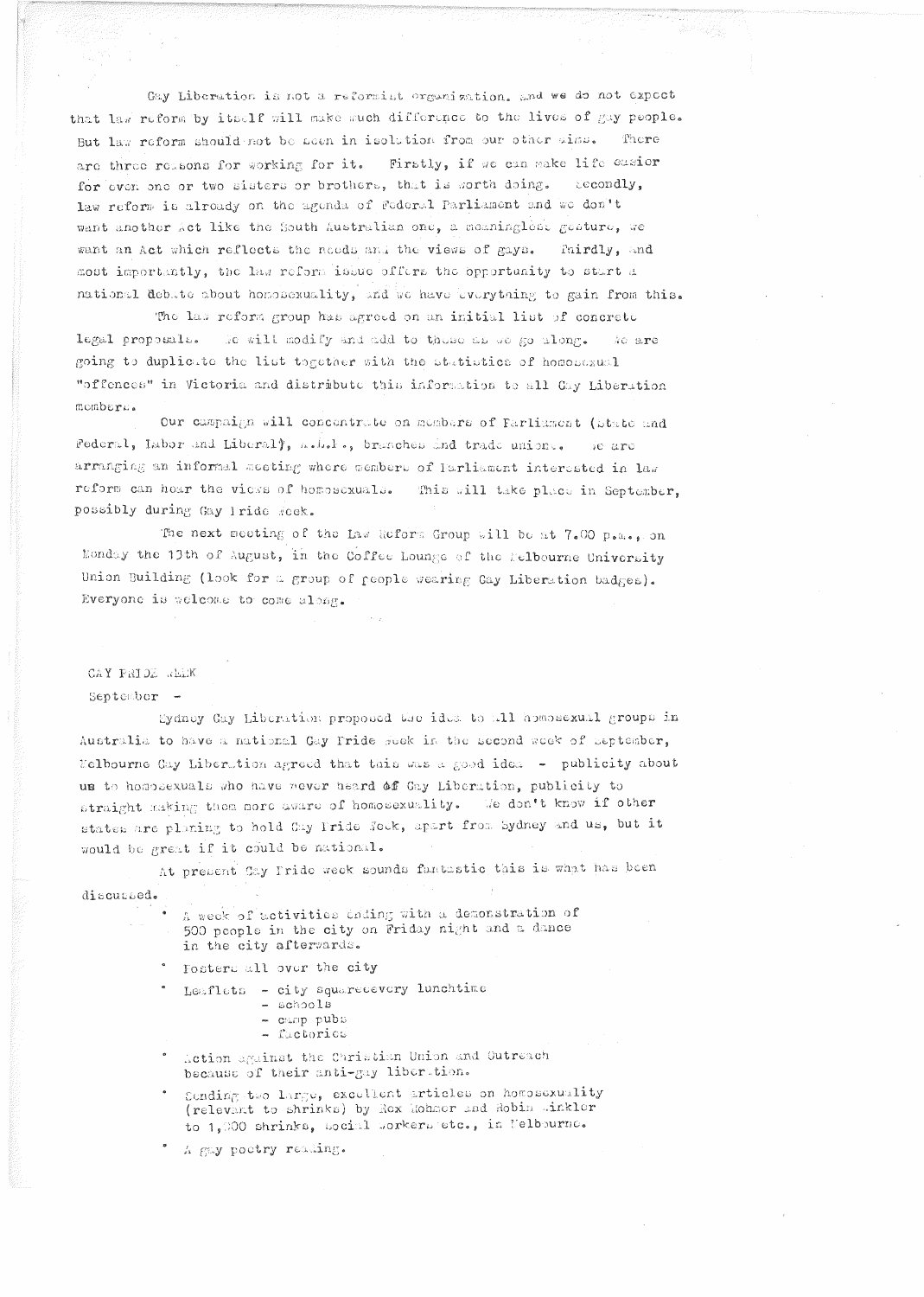- A Gay Liberation meeting with the politicians in favour of nonosexual law reform (to be arranged).
- A demand on the Students Union at Universitys to support Gay Liberation.
- Similar demands on the Trade Union Novement and all radical groups.
- A festival of drag.

Sounds good but it will only work if we all participate, otherwise it will be Gay Embarrassment Week. Anyone interested in any of this, or with other suggestions, bring it up Mondays at the Contact Group, or at a Friday Meeting.

# THE PRESS

Homosexuality is just the latent craze it seems, it one takes advice from the "Age" and the "Australian", since the last neasletter over 10 separate articles specifically on honoscxuality have appeared in the press. Its rather amazing, and great to read them all at once. At last there is even something relevant to us in the natero press.

> JULY 10 AGE , "HOMOSEAUALE AAKE VERY GOOD TEACHERS, and are probably a safer choice from the morals stan moint, a British psychiatrist claimed today. This was included in a booklet "Homosexuality" published by the British Medical Association. For adult homosexuals are attracted Lexually to young children, he writes, and even if they are they have so much to lose that they are more likely to exercise extra control over thomselves - homosexuals can and do make particularly good teachers any may well have a special affinity with the young".

> JULY 9 HLARAD T. 3. "HOMOSEXUAL LARS PLAA. Hamplets calling for the repeal of discriminatory laws against homosexuals were today nanded out to A.L.F., federal conference delegates. Icople from curus camp, Queensland University called

> for a Royal Complission into all forms of discrimination against homosexuality and the removal of all discriminatory laws regurding homosexuality."

"TEATY VOIEL IN FEVOUR OF HOMOSEXUALIFY. JULY 23 AUSTRALIAN Queensland Campus Camp handed pamplets to Queensalnd Liberal Farty delegates at the State Conference calling for Tarty vates in favour of Homosoxuality.

The liberal Party passed a motion in favour of the removal of all discriminatory laws regarding homosexuality.

> $\sim 100$ **Contractor**  $\label{eq:2.1} \begin{split} \mathcal{L}_{\mathcal{A}}(\mathbf{r}) & = \mathcal{L}_{\mathcal{A}}(\mathbf{r}) \mathcal{L}_{\mathcal{A}}(\mathbf{r}) \mathcal{L}_{\mathcal{A}}(\mathbf{r}) \\ & = \mathcal{L}_{\mathcal{A}}(\mathbf{r}) \mathcal{L}_{\mathcal{A}}(\mathbf{r}) \mathcal{L}_{\mathcal{A}}(\mathbf{r}) \mathcal{L}_{\mathcal{A}}(\mathbf{r}) \mathcal{L}_{\mathcal{A}}(\mathbf{r}) \mathcal{L}_{\mathcal{A}}(\mathbf{r}) \mathcal{L}_{\mathcal{A}}(\mathbf{r}) \mathcal$  $\mathcal{L}_{\text{max}}$  and  $\mathcal{L}_{\text{max}}$  . We can also

San Jaw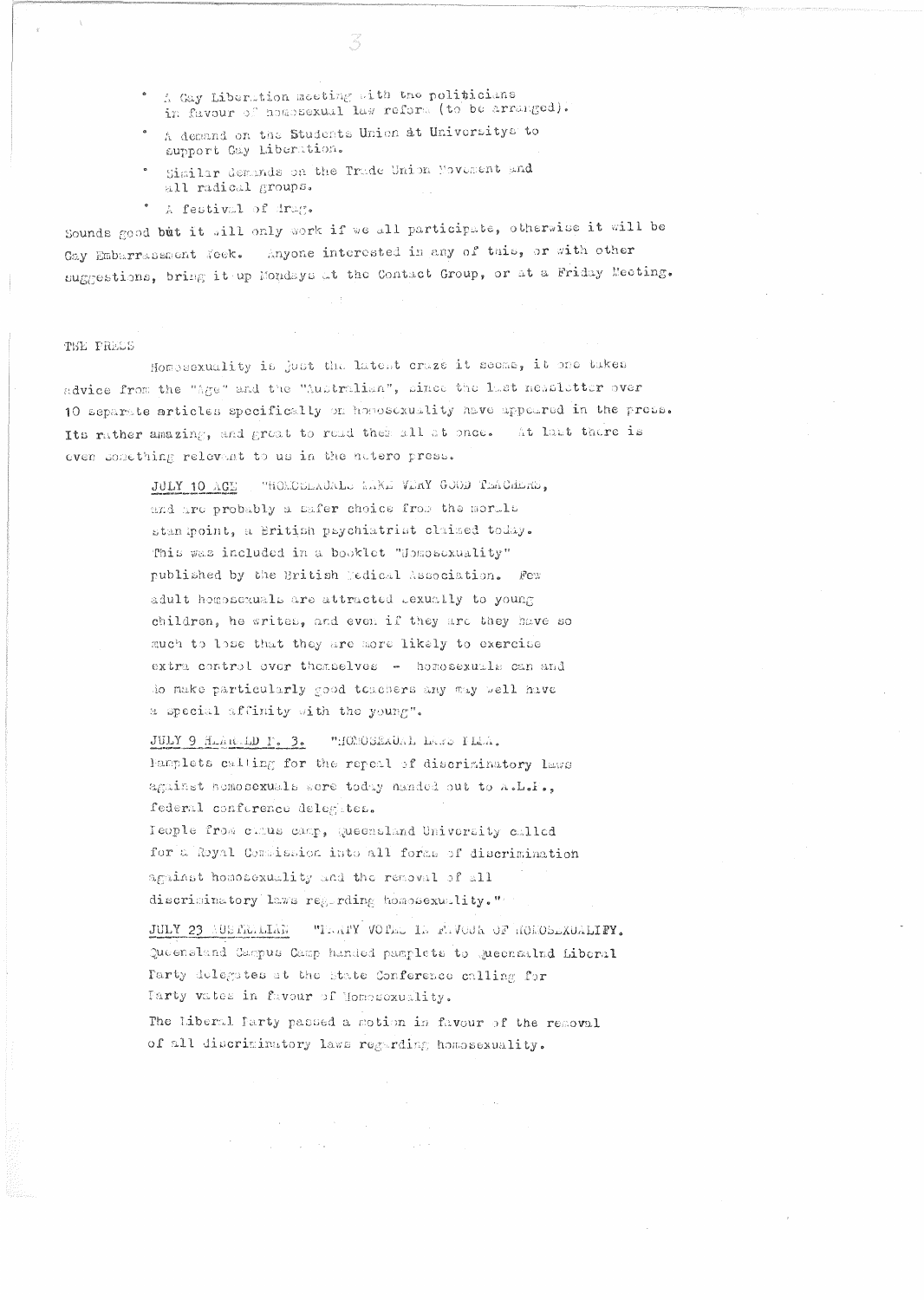JULY 12 (GE "SURGERY TO ALTER THE BRAIN(psychosurgery) frequently used on homogexuals to change their sexuality (sick heh) has been declared unconstitutional when practised on convicts and mental patients in Wichigan Us. The action could set a precedent for every state. It was outlaw because a mental patient or a convict could be subjected to more official pressure than would a person at liberty to consent to such an operation, the judges said. The judges said, the psychosurgery was very risky and of uncertian value. 2

JULY 14 AGE P. 3. large photo accompanied article - shortcaed here, "MAN IS MARIED AS A WOMAW.

Two men have been legally married in Whyalla, South Australia as Vr. & Frs. Peter Hutchinson-Quinn Wife Kim formerly Kieth - has been using hormone drugs for 4 years and next month will see an Adelaide specialist for a sex change operation.

Husband Peter says he has been a homosexual since childhood. ... Now that we are making things publis I expect some pressure will be put on me, (he works at the steelworks), but I can fight it. And if anyone gets masty with kim they answer to me."

## JULY ? AUSTRALIAN SERIES ON MORALITY

"Young people today aren't satisfied if they only turn out to be heterosexual"

W.D.P GRAT ?

JULY ? AGE ATTITUDED TO OUR LOVE ARE IGNORAT -LESBIANS. "Ivo lesbians who were married in June by a Congregationalist minister granted interviews to the press to support the minister, who has been criticized. Fhey were not married legally by in a "coverant of love" ceremony by Rev. Schoenmarker in Ferth.

They claimed most people were ignorant in their attitude to homosecuality."

JULY 12 AUGRAJIAN "Adap Lesbians inquiry. Mr. Barnard, "inister for Dofence has ordered a full report on allegation that two women were forced to leave the J.R. A. P., after accusations of hososexuality. The woman alleged they were hounded, bullied and interegated for long periods, and told to ask for a discharge from the wellsheded.

None of the forces have a definite policy on homosexuality but many semior officials would not condone it under any circumstances, or giving that homosexual relationships in the force would lead to serious discipline problems and security risks."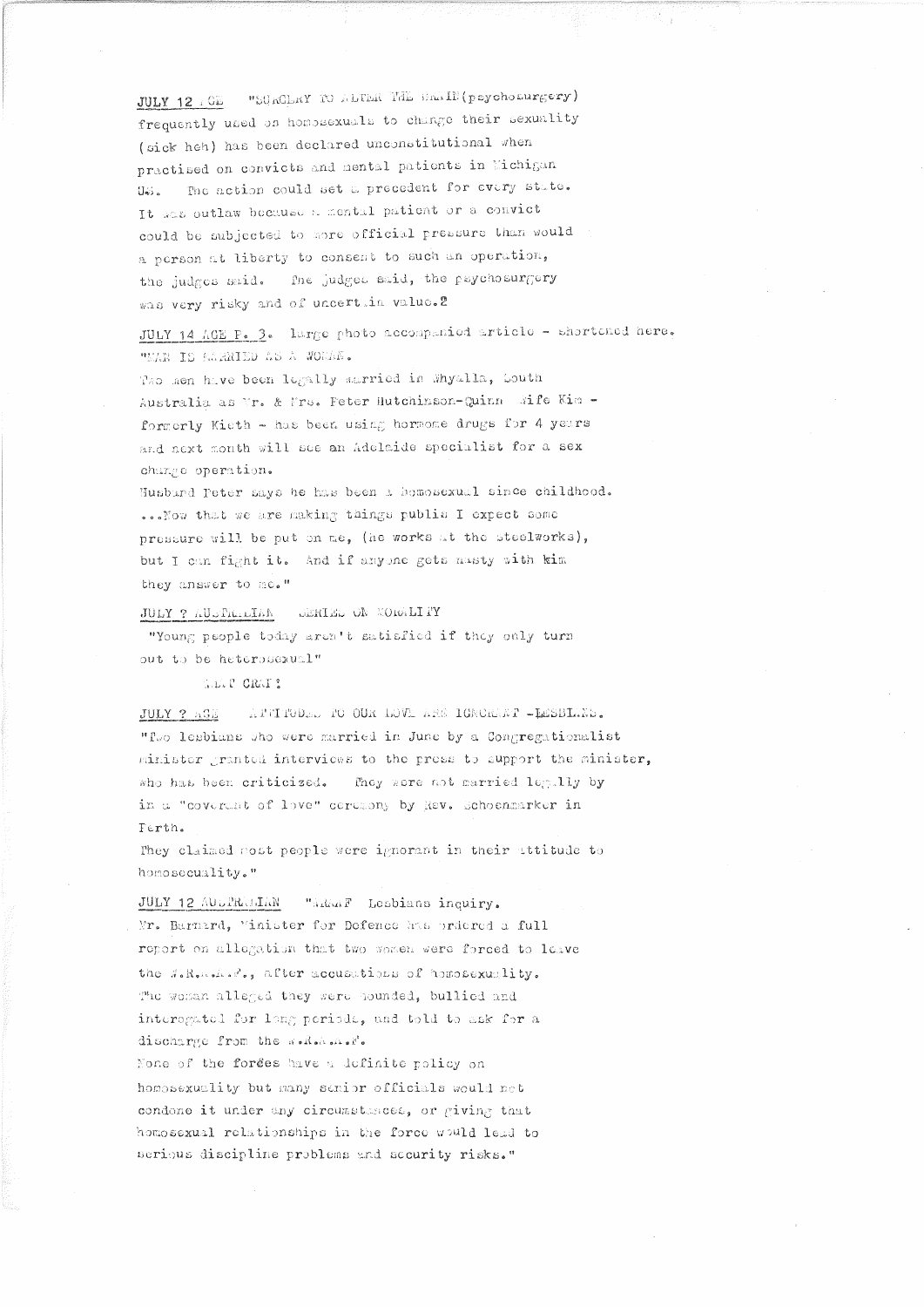

#### WHY GAY PRIDE.

You, as a homosexual male or female, should be proud of your homosexuality - or if you are a bisexual you should be proud of the homosexual part of yourself, You should be as proud and as obvious as are heterosexuals about their heterosexuality.  $\mathcal{O}(\mathcal{O}_\mathcal{A})$  .

. But homosexuals  $\frac{1}{2}$   $\frac{1}{2}$   $\frac{1}{2}$   $\frac{1}{2}$   $\frac{1}{2}$   $\frac{1}{2}$   $\frac{1}{2}$ are put down so much that most gays are not proud, but (in different degrees) ashamed and scared to let the straight world know of their homosexuality.

We are not even allowed to show affection to one another in public: Some homosexuals say we don't even need to show affection in public!

We have to give support to each other against the many antihomosexual abuses and acts camp people receive every day. We have to ignore what straight society says about us - especially the doctors and phychiatrists - so much as our own individual experience goes, we know that their reference to us as sick etc. is totally untrue.

We have to show other homosexuals that we are happy to be homosexual, and that we won't change for the law, our parents, the church, the phychiatrists. We must give other homosex is (within the camp scene and those who have never contacted another homosexual) the opportunity to enjoy their homosexuality - so crucial but something denied to many homosexuals.

# ARE YOU PROUD TO BE GAY?

You say why should I be screaming about how I'm camp when heterosexuals don't scream about being straight. But they do scream about being straight the whole time - television, jokes, advertising, school, marriage, all applaud heterosexuality and put down homosexuality. Then you say why should I tell the people I work with, or my parents, or the butcher - I only need to tell my close friends. We believe that it is so important to remind everyone you are a homosexual -CCMING CUT - for yourself so you won't be subjected to anti-homosexual acts against yourself, and so other homosexuals who haven't come-out or are not confident of their homosexuality can realize other people

are homosexuals and that they enjoy it. Sexuality, whether heterosexuality or homosexuality can't be separated from our personality and our thoughts - our homosexuality doesn't only evidence itself when we are screwing but the whole time - we shouldn't try to restrict ourselves by restricting our homosexuality to certain 'safe' times.